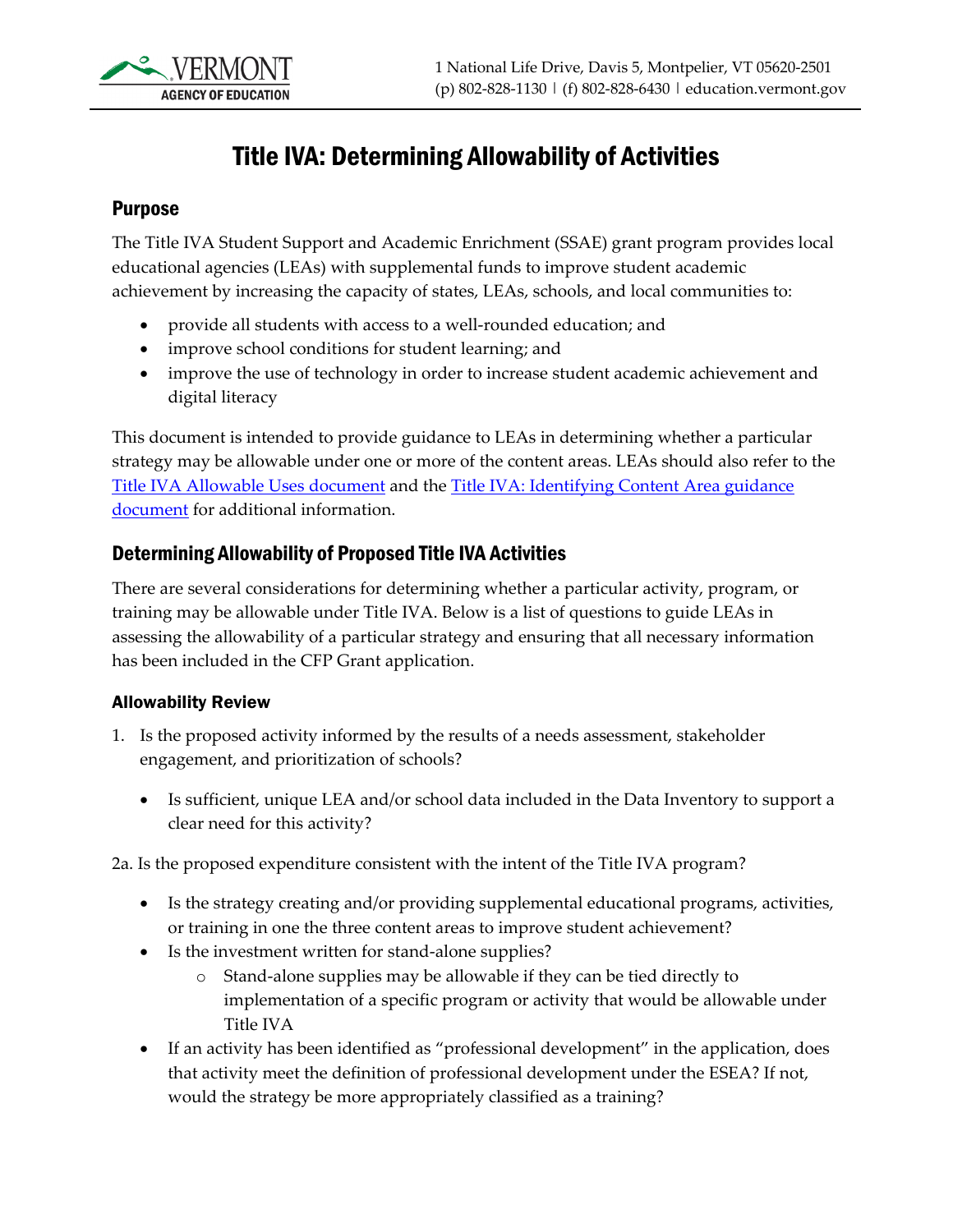- o All professional development activities must be sustained (not stand-alone, oneday, or short-term workshops), intensive, collaborative, job-embedded, datadriven, and classroom-focused (ESEA §8101(42))
- o Title IVA funds may be used to carry out other kinds of training activities that meet the program's statutory requirements and that are not statutorily identified as "professional development." Such activities would not need to meet the definition of professional development in ESEA §8101(42); however, the US Department of Education does encourage the use of this definition as a guide to developing meaningful training opportunities
- 2b. Is the proposed expenditure consistent with the purpose of at least one of the three content areas of the [Title IVA](https://education.vermont.gov/sites/aoe/files/documents/edu-cfp-title-iv-allowable-uses.pdf) program and is it appropriately categorized? (Please see Title IVA [Allowable Uses document](https://education.vermont.gov/sites/aoe/files/documents/edu-cfp-title-iv-allowable-uses.pdf) and [Title IVA: Identifying Content Area document](https://education.vermont.gov/documents/edu-cfp-title-iva-identifying-content-area) for additional information on each content area.)
	- Does the proposed use of funds provide access to and opportunities for a **well-rounded education** for all students?
	- Does the proposed use of funds improve school conditions for student learning to create a **safe and healthy** school environment?
	- Does the proposed use of funds improve access to personalized learning experiences supported by technology and/or provide professional development opportunities for the **effective use of technology** and data?
- 3. Are the costs allowable under the Uniform Grant Guidance (2 CFR Part 200, Subpart E)?
	- Is the cost reasonable and necessary to carry out the intent and purpose of the grant?
	- Is the expense targeted to a programmatic/administrative need in the LEA/school?
	- Does the LEA/school have the capacity to implement this strategy?
	- Is this the minimum amount necessary to meet the need? Is this a fair rate?
	- Is it chargeable to the grant award in proportion to the benefits received by the grant award as a result of the cost?
		- o A cost is allocable to a federal award or cost objective if the goods or services involved are chargeable or assignable in accordance with relative benefits received; a district can only charge in proportion to the value received by the program
- 4. Does the proposed use of funds supplement what is currently offered?
	- Is the proposed activity required by law?
	- If Title IVA funds were not available, would this activity be otherwise funded by other federal, state, and/or local monies?
	- If the answer is yes to either of these questions, using Title IVA funds for the activity is not allowable
- 5. Is the activity one of the following activities, which are prohibited under the ESEA?